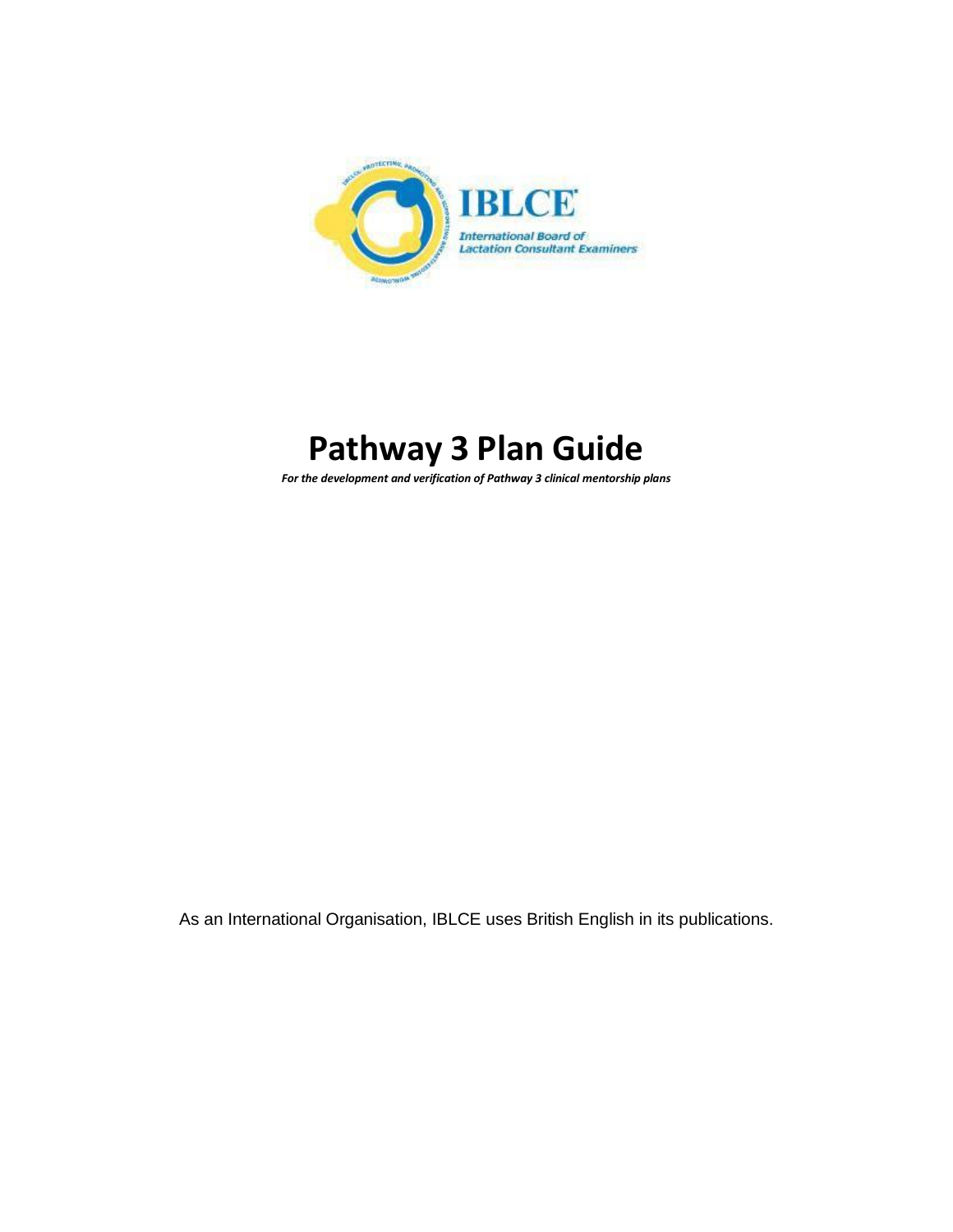#### **Table of Contents**

This guide provides information about how to develop a Pathway 3 Plan. **It is not intended as a guide about how to apply for the IBLCE exam.** For more information about applying for the exam, please consult the *Candidate Information Guide*.

|                                                         | 3  |
|---------------------------------------------------------|----|
|                                                         | 3  |
|                                                         | 3  |
|                                                         | 3  |
| Application and Other Related Forms                     | 3  |
|                                                         | 4  |
| Directly Supervised Clinical Practice                   | 4  |
|                                                         | 4  |
|                                                         | 5  |
|                                                         | 5  |
|                                                         | 5  |
|                                                         | 6  |
| Professional Responsibilities                           | 6  |
| Mentor Responsibilities                                 | 6  |
|                                                         | 7  |
| Pathway 3 Plan Development                              | 7  |
|                                                         | 7  |
| Ongoing Pathway 3 Plan Evaluation                       | 8  |
|                                                         | 9  |
|                                                         | 9  |
| Pathway 3 Mentor Agreement Form                         | 11 |
| Report of Pathway 3 Clinical Practice Hours             | 12 |
|                                                         | 13 |
| <b>Application for CERPs Award to Pathway 3 Mentors</b> | 14 |
| Pathway 3 Plan Verification Fee Schedule                | 15 |
|                                                         |    |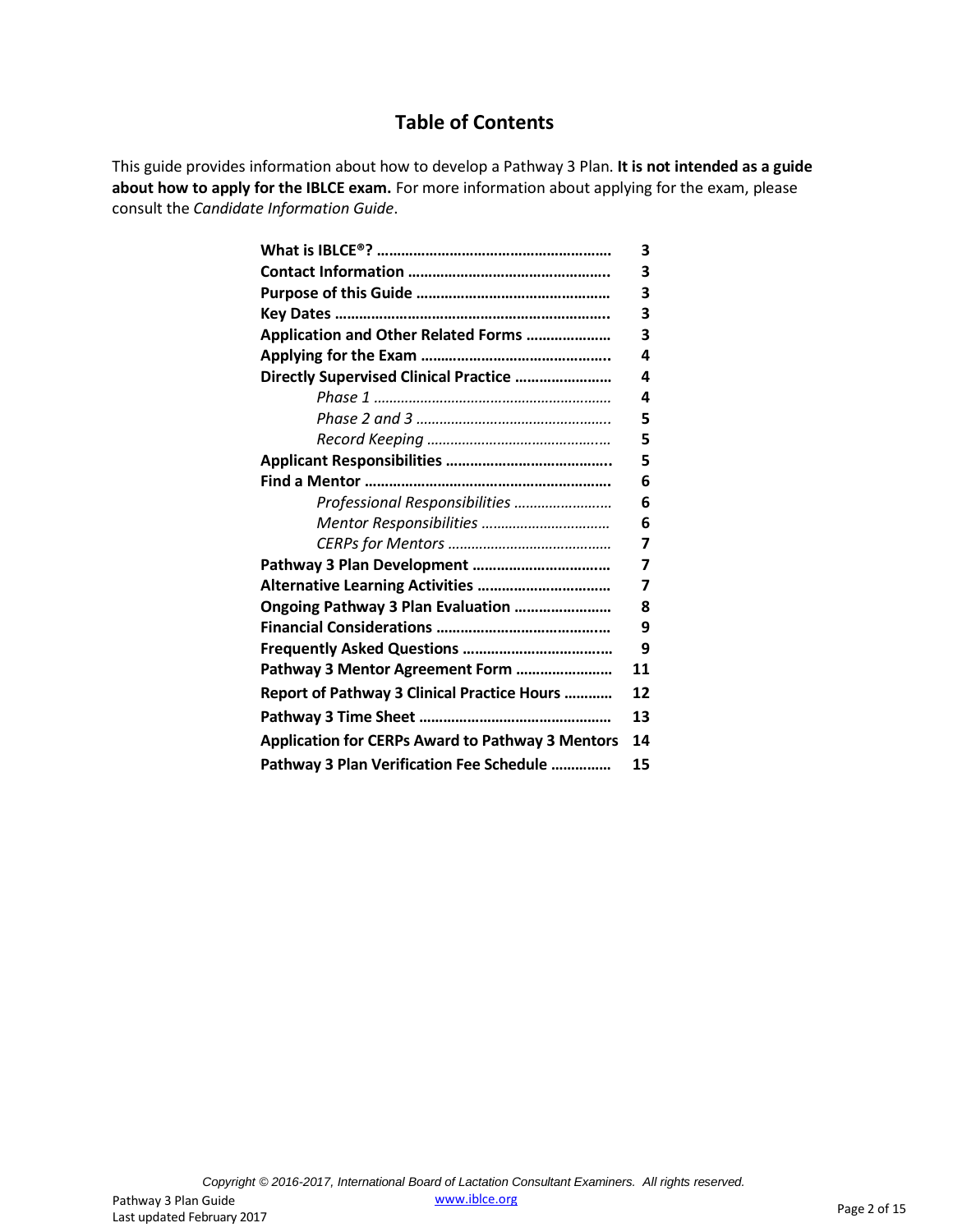## **What is IBLCE ®?**

IBLCE®, or the International Board of Lactation Consultant Examiners®, is the independent international certification body conferring the International Board Certified Lactation Consultant® (IBCLC®) credential.

#### **Contact Information**

International Board of Lactation Consultant Examiners (IBLCE) 10301 Democracy Lane, Suite 400 Fairfax, Virginia 22030 Phone: 703-560-7330 Fax: 703-560-7332

#### [www.iblce.org](http://www.iblce.org/)

IBLCE has offices in Austria, Australia and the United States. You may reach the IBLCE office that serves your country of residence by using the form found on the Contact IBLCE page of the IBLCE website.

#### **Purpose of this Guide**

Pathway 3 is distinguished from the other IBLCE exam eligibility pathways by requiring the applicant to complete a clinical practice mentorship under the direct supervision of IBCLC certificants who serve as mentors. Individuals who want to follow Pathway 3 **must first submit a plan to IBLCE** for how they will complete the required *directly supervised* clinical practice hours in lactation and breastfeeding care.

Before the directly supervised clinical practice mentorship begins, IBLCE must verify the certification status of the IBCLC certificants who will serve as mentors. The purpose of this guide is to assist individuals in developing their Pathway 3 Plans.

## **Key Dates**

Pathway 3 Plan verification is valid for 5 years. Individuals with verified Pathway 3 Plans must meet *all* IBLCE exam eligibility requirements in place at the time of applying for the exam.

#### **Application and Other Related Forms**

The Pathway 3 Plan Verification Packet is currently available online in English only. For non-English languages, please go to the IBLCE website for your language to access a paper Pathway 3 Plan Verification Packet.

Plans must be verified by IBLCE before the applicant begins to accumulate the required minimum of 500 directly supervised clinical practice hours.

IBLCE will send notification of Pathway 3 Plan verification by email. Please allow 2 weeks for verification of your Pathway 3 Plan to be completed.

Pathway 3 Plan applications may be submitted year round. There is a fee for application verification and the amount can be found on the last page of this document.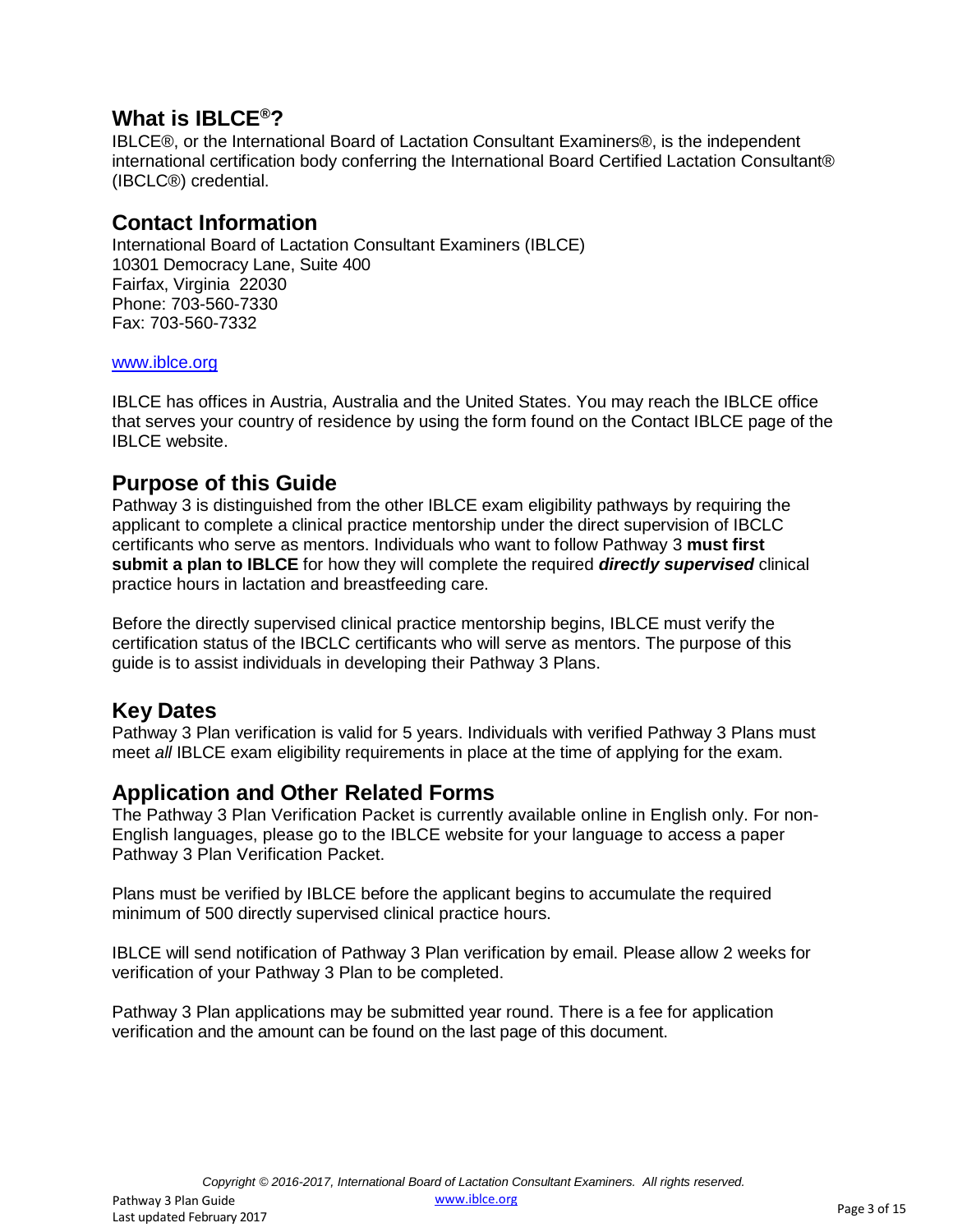# **Applying for the Exam**

In addition to a minimum of 500 hours of directly supervised clinical practice in lactation care, Pathway 3 applicants must also complete education in the health sciences and education that is specifically about human lactation and breastfeeding. For more information about the Health

Sciences Education and Lactation Specific Education requirements, please consult the *Candidate Information Guide*, which can be found on the "IBLCE Documents" page of the "Resources" section of the IBLCE website.

**Important!** Application for the IBLCE exam must occur within the 5 years immediately following IBLCE verification of the Pathway 3 Plan.

## **Directly Supervised Clinical Practice**

Pathway 3 clinical practice hours must be directly supervised by mentors who are currently certified IBCLC certificants in good standing. Direct supervision is defined as a gradual, threephase process that:

- 1. Begins with observation of the IBCLC mentor at work.
- 2. Moves to clinical practice experience under the direct observation of the IBCLC mentor (i.e. the IBCLC mentor must be in the room with the applicant) until the skill is mastered.
- 3. Culminates with independent practice by the applicant with the IBCLC mentor physically nearby to assist if needed.

**Important!** IBCLC certificants providing supervision must be physically nearby and able to step in if the Pathway 3 applicant needs assistance. IBCLC **mentors may not supervise via the phone.**

Only those hours spent completing directly supervised clinical practice that involves direct interaction with breastfeeding mothers and children may be counted toward the required 500 hours minimum. *Hours of clinical experience obtained prior to Pathway 3 Plan verification; hours obtained outside of the Pathway 3 Plan through work or volunteer experience; hours observing IBCLC certificants at work and/or hours spent in completing alternative learning activities may not be counted toward fulfilling Pathway 3 requirements.*

#### **Phase 1**

Observation of the IBCLC mentor(s) at work must occur before the Pathway 3 applicant works directly with breastfeeding families.

- At the discretion of the supervising IBCLC, this observation may occur in conjunction with written assignments or coursework and may be undertaken before the Pathway 3 Plan is verified.
- Clinical observation of the IBCLC mentor **does not** count toward the minimum requirement of 500 directly supervised clinical practice hours.

#### **Phases 2 and 3**

Practice obtained under phases 2 and 3 of direct supervision **may be** counted toward the required 500 hours of directly supervised clinical practice. The directly supervised clinical practice may be undertaken only after the Pathway 3 Plan is verified by IBLCE.

**Please Note**: Due to the need to observe mentors and/or complete alternative learning assignments, completion of the Pathway 3 Plan will require more than 500 hours of the applicant's time. This should be taken into consideration when planning for IBLCE exam application.

Actual practice by the applicant is required in Phases 2 and 3 of direct supervision. This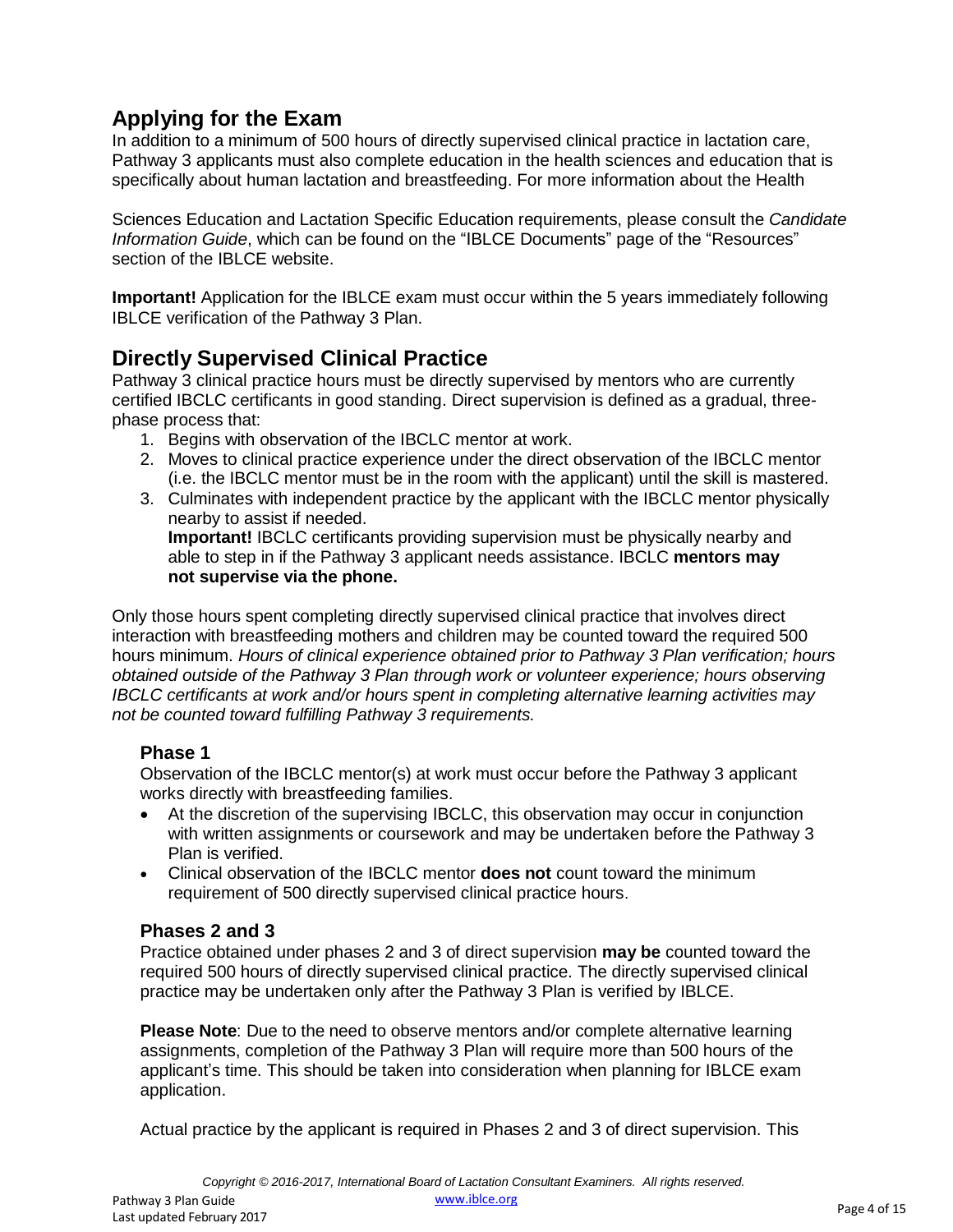means that the applicant provides the care either with the IBCLC mentor in the room or nearby to provide assistance. IBLCE recommends that the directly supervised clinical practice hours be obtained in at least 3 settings*.*

- Hours accumulated in phases 2 and 3 **may be** counted toward the minimum requirement of 500 directly supervised clinical practice hours.
- The Pathway 3 Plan **must be verified** before the applicant can count the Phase 2 and 3 directly supervised clinical practice hours.
- The applicant should not be allowed to practice independently (Phase 3) until the IBCLC mentor(s) have determined that the applicant knows the limits of her/his knowledge and skill. Knowing when to ask for help is essential to the applicant's demonstration of the specialized knowledge required of IBCLC certificants.
- Directly supervised clinical practice hours must be accumulated in every duty listed on the *Clinical Competencies for the Practice of International Board Certified Lactation Consultants*.
	- o The number of directly supervised clinical practice hours accumulated in every duty must be recorded on the *Pathway 3 Clinical Practice Hours Report*  and verified by the Chief Mentor.

It is important that applicants practice in settings that will give them an opportunity to work with mothers and children across the chronological spectrum from pre-conception through weaning. IBLCE recommends that the directly supervised clinical practice hours be obtained in at least 3 settings*.* Most of the applicant's experience should be obtained by providing direct in-person care. Telephone and email counselling should be kept to a minimum.

#### **Record Keeping**

It is important to keep accurate records of your directly supervised clinical practice hours. When applying for the IBLCE exam, your application may be randomly chosen for audit. If your exam application is audited, you will be required to submit additional documentation. Keep an accurate record of your clinical practice by using the *Pathway 3 Time Sheet* and the *Pathway 3 Directly Supervised Clinical Practice Hours Report*. These forms can be found at the end of this document.

#### **Applicant Responsibilities**

Pathway 3 applicants must:

- Locate and contract with IBCLC certificants who will serve as mentors and choose one IBCLC to serve as the Chief Mentor.
	- o **Please Note**: IBLCE does not maintain a list of IBCLC certificants willing to be mentors and due to restrictions in the IBLCE Privacy Policy, IBLCE staff is not able to provide assistance in locating mentors. Pathway 3 applicants are advised to network within their community to locate experienced IBCLC certificants who are willing to be mentors.
	- o **Recommendation:** Contracting with more than one mentor is advisable and gives the applicant the advantage of observing and learning from more than one experienced IBCLC.
- Establish a business relationship with the IBCLC certificants who will serve as mentors.
	- o **Please Note**: Cost of mentorship varies and is part of the business relationship between the applicant and the mentors. IBLCE is not responsible for the terms of this business relationship.
- Meet the mentor's or the practice setting's requirements regarding professional liability insurance, immunization certificates, health exam, etc.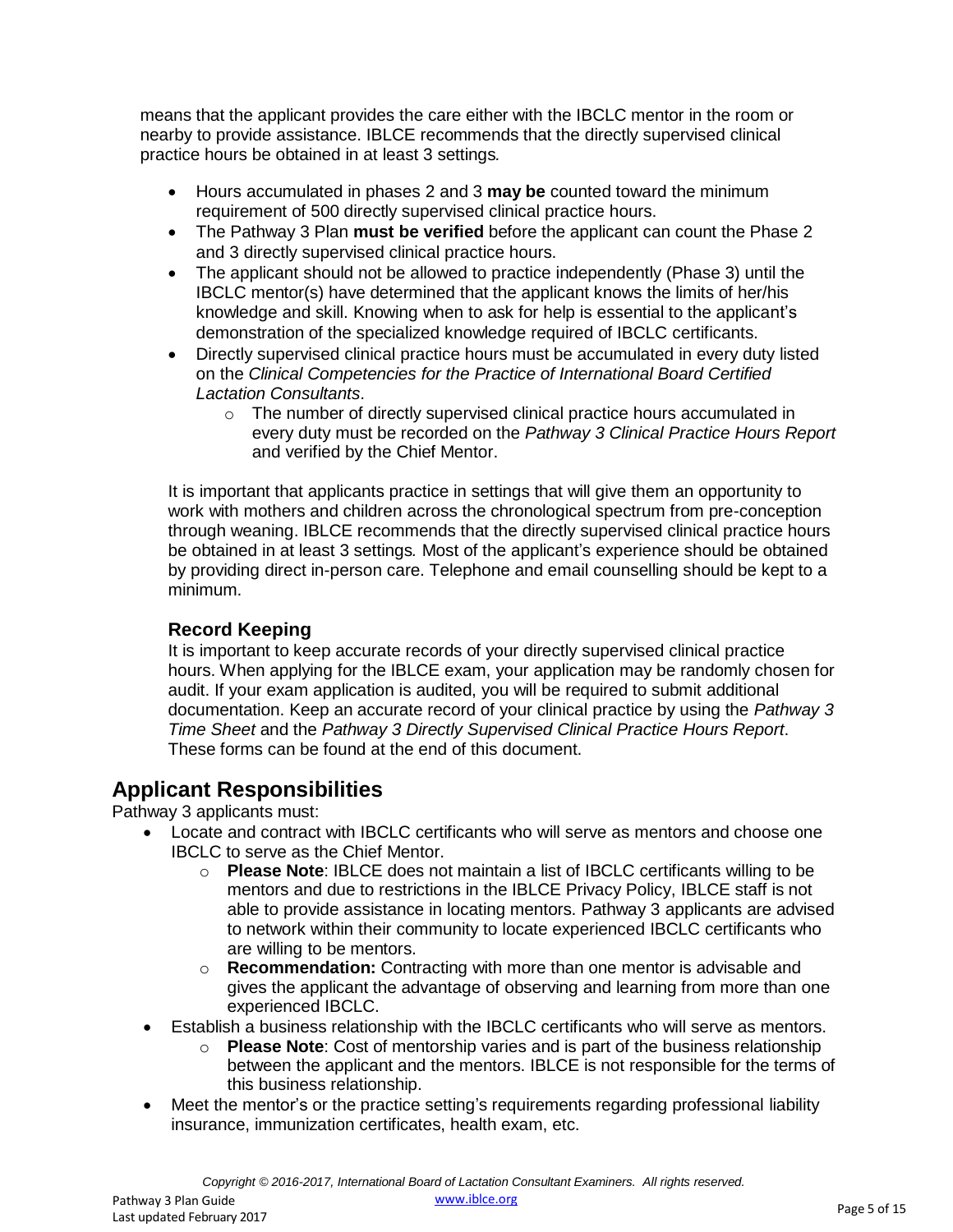- Notify IBLCE in writing if for any reason the applicant and/or mentor decide to terminate the plan prior to completion or if it becomes necessary to add or change mentors.
	- $\circ$  If adding or changing mentors becomes necessary, it is the applicant's responsibility to notify IBLCE of the change and obtain a completed *Mentor Agreement Form* for any new mentors. The *Mentor Agreement Form* can be found on the IBLCE website on the "IBLCE Documents" page of the "Resources" section.

#### **Finding a Mentor**

Applicants must locate and contact potential mentors directly. At present, there is no central source for such information. IBLCE staff **cannot** provide Pathway 3 applicants with the names and contact information of potential mentors in their community.

## **Professional Responsibilities**

Pathway 3 applicants are expected to adhere to certain basic principles of professional and ethical practice, including but not limited to:

- Conduct herself/himself in a professional manner at all times, adhering to all principles of the IBLCE *Code of Professional Conduct for International Board Certified Lactation Consultants.*
- Ensure that proper health, safety and insurance standards are met at all practice settings
- Complete written work promptly and in compliance with the mentor's requirements
- Obtain permission from the client to observe, assist and/or provide lactation care
- Keep accurate records of the time spent completing the Pathway 3 plan
- Abide by any requirements of the clinical placement site where the directly supervised clinical practice in lactation and breastfeeding care is obtained

## **Mentor Responsibilities**

One mentor must agree to serve as the primary supervisor (Chief Mentor) of the Pathway 3 Plan. The Chief Mentor is responsible for:

- Creating and executing a Pathway 3 Plan which covers all of the duties listed on the *Clinical Competencies for the Practice of International Board Certified Lactation Consultants*.
- Working together with the applicant to complete the Pathway 3 Plan Application form.
- Securing the practice settings in which the applicant will obtain the directly supervised clinical practice hours.
- Supervising the other mentors who are providing direct supervision of the applicant's clinical practice.
- Reporting to IBLCE the percentage of time each mentor provided direct supervision to the Pathway 3 applicant. This report must be submitted when the Pathway 3 Plan is completed and is for the purpose of awarding Continuing Education Recognition Points (CERPs) to mentors.

IBCLC certificants who serve as Pathway 3 mentors are expected to demonstrate and model the highest professional standards. Their commitment must extend beyond the breastfeeding dyad to teaching the Pathway 3 applicant under their supervision. Each Pathway 3 mentor must:

- Be a currently certified IBCLC in good standing.
- Complete and submit a *Pathway 3 Mentor Agreement Form* to the applicant.
- Provide a period of time during which the Pathway 3 applicant observes their practice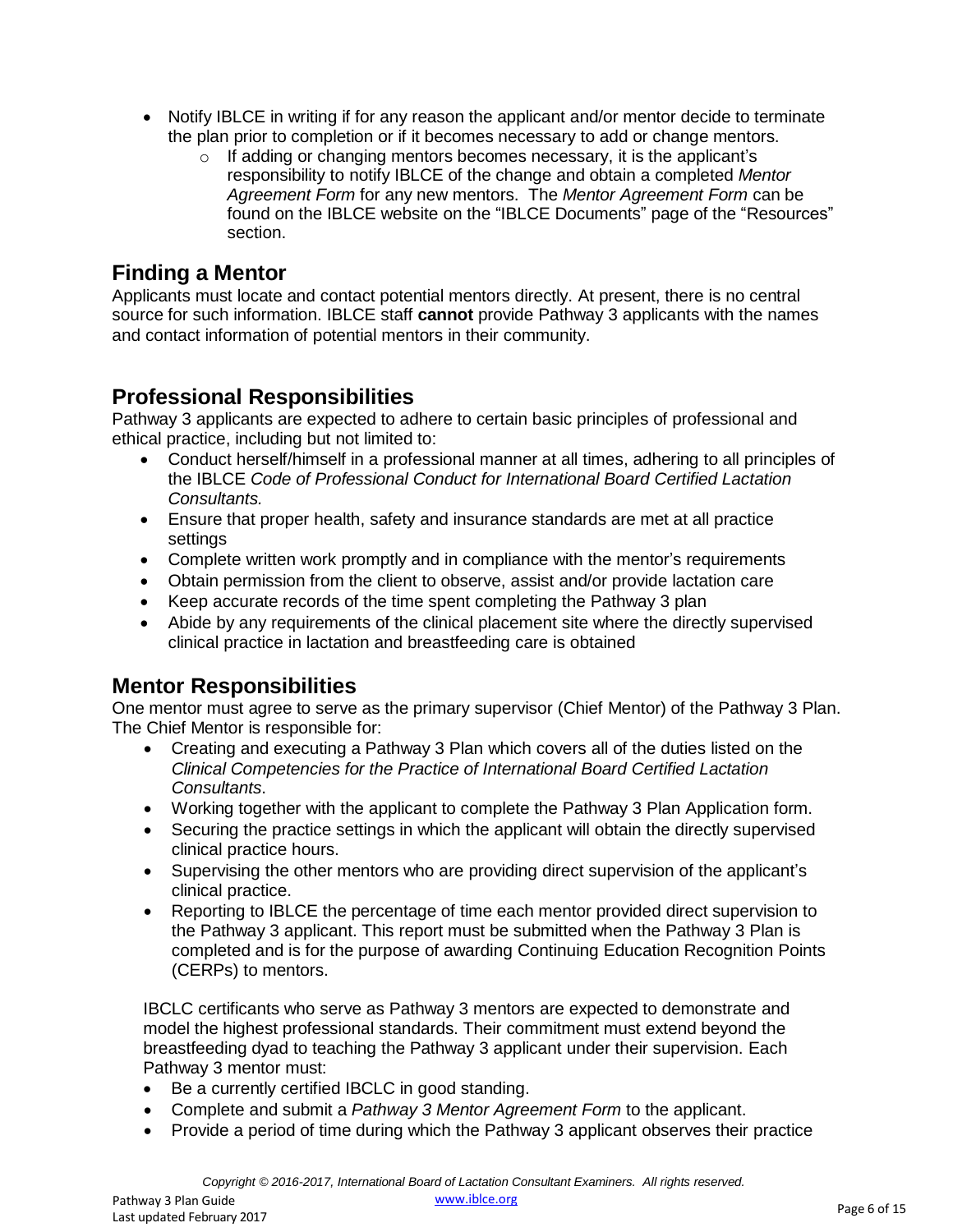before allowing the applicant to provide hands-on care to breastfeeding families.

- Directly supervise the applicant's clinical practice and determine the degree to which the applicant has mastered the clinical skills being practiced before permitting the applicant to practice independently.
- Log the clinical practice hours that the applicant has accumulated under their direct supervision by completing and signing a *Pathway 3 Time Sheet*.
- Assign additional learning activities, reading and/or written assignments to the applicant, as needed.
- Provide a reference for the Pathway 3 applicant, upon request.

**Please Note: Relatives of the Pathway 3 applicant may not serve as mentors. It is a conflict of interest for a relative of the Pathway 3 applicant to be that applicant's mentor.**

#### **CERPs for Mentors**

IBCLC certificants who serve as mentors for approved Pathway 3 Plans may receive CERPs for their service. For the purposes of CERP allocation, each Pathway 3 Plan is eligible for a total of 25 L-CERPs. Over any given 5-year period of time, IBCLC certificants may acquire up to a maximum of 50 L-CERPs for their service as mentors to applicants who complete their approved Pathway 3 Plan.

CERPs will be allocated on the basis of the percentage of time each mentor provided direct supervision to the applicant following Pathway 3. The Chief Mentor will be responsible for reporting these percentages to IBLCE. Based upon this report, IBLCE will notify the Chief Mentor of the number of CERPs each mentor earned.

#### **Pathway 3 Plan Development**

The Chief Mentor is expected to work with the Pathway 3 applicant to develop a plan for covering all of the duties listed on the *Clinical Competencies for the Practice of International Board Certified Lactation Consultants.* Making provisions for practice in several settings is important to well-rounded education in the clinical competencies. IBLCE recommends that applicants obtain clinical practice in at least 3 different practice settings.

## **Alternative Learning Activities**

The assignment of other activities such as literature research or watching instructional videos may be needed in order for applicants to be exposed to all of the clinical skills. These alternative learning activities may be necessary but ONLY those hours spent in directly supervised clinical practice that involves direct interaction with breastfeeding mothers and children may count toward the required minimum of 500 hours.

These alternative learning activities are intended as suggestions to applicants and mentors. Pathway 3 Plans may include other learning activities agreed upon by the mentor and applicant.

- Attend a childbirth conference, a seminar conducted by a professional association, or sessions presented by a lawyer, a dietician, or a human relations counsellor.
- Study the anatomy and physiology of the breast in detail, including how milk is synthesized.
- Learn about infant oral anatomy and development (or other topics) and write a report.
- Make a presentation to your colleagues on the biochemistry of human milk, or a similar challenging topic.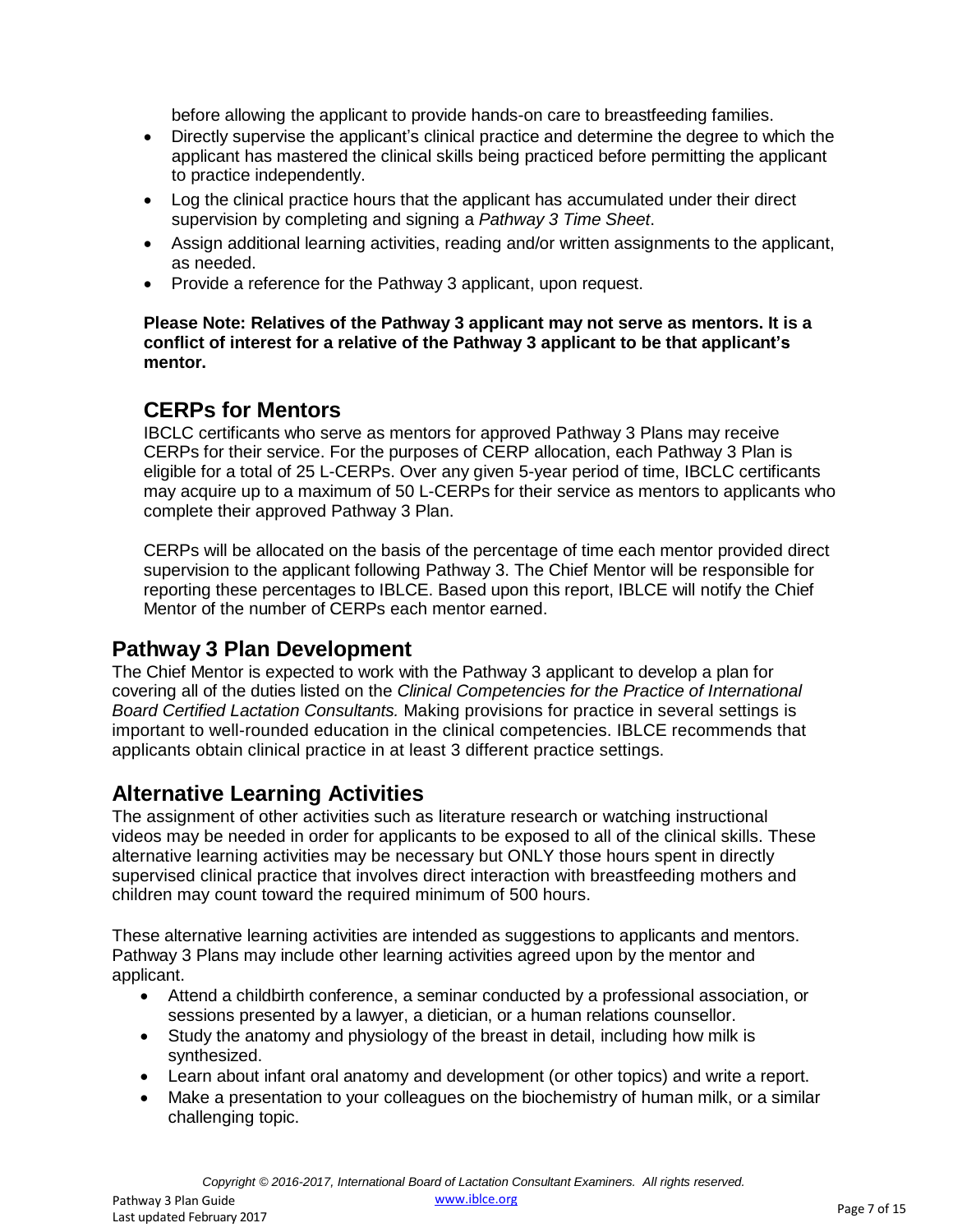- Observe the interaction of a mother and baby during the first two hours after birth. Compare the baby of a mother who used no medication during labour with the baby of a mother who used pain relief medication.
- Attend a variety of mother-to-mother support meetings to observe mothers and babies and to learn more about the wide range of normal breastfeeding experiences. Observe the group counsellors, listen, ask questions, practice ethics, etc.
- Observe the developmental milestones of babies and young children in a casual setting. You might spend time at a playground, a playgroup or a mother support gathering watching the interactions of mothers and babies/toddlers. Estimate the ages of babies/toddlers by observing their developmental activity level.
- Take a professional ethics class or attend a seminar on health privacy issues relevant to your country, community or practice setting.
- Do a study of the normal growth, development and breastfeeding behaviour of a single baby over a six-month period.
- Join a study group that critically reads peer-reviewed journal articles on breastfeeding to learn more about research techniques and evidence-based practice.
- Attend a Baby Friendly Hospital Initiative (BFHI) course. Review hospital practices to see how breastfeeding-friendly they are. What types of breastfeeding problems might arise as the result of poor hospital practices? How might these problems be prevented?
- Join your local professional lactation consultant organization for support, information and educational opportunities.
- Complete tests, quizzes, and/or projects related to reading or clinical practice hours.
- Participate in role playing exercises.
- Complete hypothetical charting exercises and practice writing reports to the primary health care provider.
- Complete a series of training sessions in multicultural counselling skills.
- Communicate with other health professionals, both supportive of and resistant to breastfeeding programs and practices.
- Discuss the difference between telephone counselling and in-person consultation, with particular emphasis on the fine art of telephone triage and recognizing critical situations.
- Dialogue with your mentors about difficult challenges such as helping mothers of babies with disabilities, unexpected birth trauma, neonatal death, child abuse, medical emergencies, etc.
- Participate in discussions about how to work with other health care professionals as an effective, respected member of the lactation care team.

## **Ongoing Pathway 3 Plan Evaluation**

Periodic evaluation is essential to the Pathway 3 Plan. Challenging situations such as poor work habits, unprofessional behaviour, or poor clinical knowledge or counselling skills may arise between applicant and mentor. The Pathway 3 applicant and mentor(s) should have regular evaluation meetings.

Whether the evaluation occurs daily, weekly, bimonthly, or monthly, establishing a schedule of meetings for the purpose of working through such challenges is important. Although evaluation time **cannot** be counted toward the directly supervised clinical practice requirement, it is imperative that time for evaluation be planned.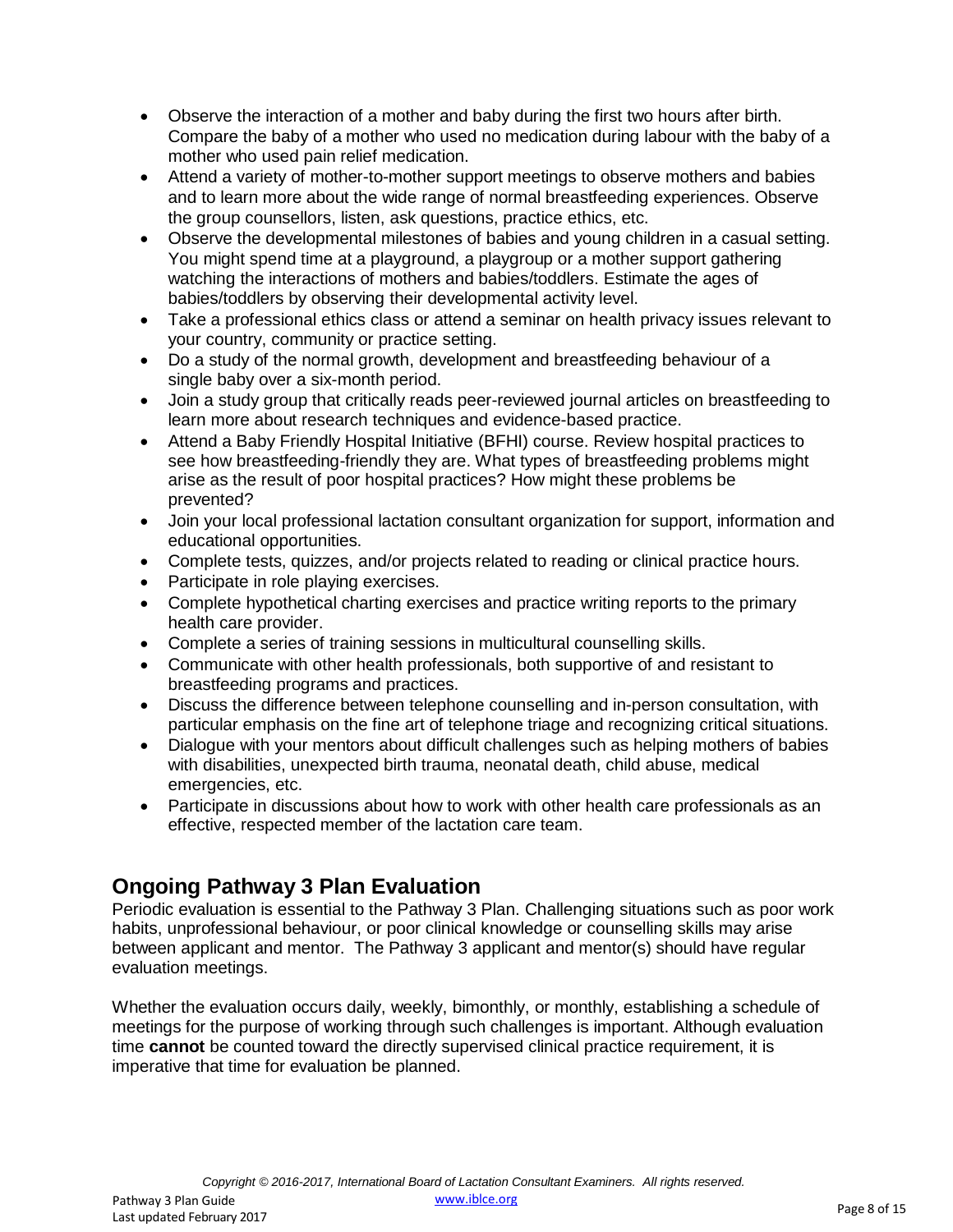## **Financial Considerations**

Pathway 3 applicants are responsible for locating and contracting with IBCLC mentors and one mentor must agree to serve as Chief mentor. IBLCE strongly recommends that the applicant and mentor sign a written agreement before the mentoring services begin. IBLCE is not able to provide assistance in locating mentors. Applicants are advised to network within their community to locate IBCLC certificants willing to serve as mentors.

 **The agreement reached, and fulfilment of it, is the sole responsibility of the parties involved. IBLCE cannot serve as a negotiator, arbitrator, legal counsel, or collection agency for either the Pathway 3 applicant or mentor.**

Cost of mentorship varies and is part of the business relationship between the applicant and her/his mentor(s). The Pathway 3 applicant is responsible for obtaining professional liability insurance, immunization certificates, health exam, etc. required by the mentor and/or practice setting. As is the case in preparing for any career, the Pathway 3 applicant must expect to incur expenses such as, but not limited to, textbooks, insurance, seminars and workshops, and mentor's fees.

## **Frequently Asked Questions**

**Can I get credit for clinical practice accumulated prior to verification of my plan or may I use my on-the-job experience?** No. Your plan must be verified before you begin accumulating the directly supervised clinical practice hours and you may not combine on-thejob experience with directly supervised experience in order to meet the 500 hour requirement. You may observe your mentor(s) before the plan is verified but you must wait for notification that your plan has been verified to begin counting the directly supervised clinical practice hours.

**What is the Pathway 3 Application deadline?** Pathway 3 Plan applications may be submitted year round.

**Can any portions of the** *Clinical Competencies for the Practice of International Board Certified Lactation Consultants* **be omitted?** No. You are expected to demonstrate to your mentor that you are skilled in all the clinical competencies.

**Where can I obtain the clinical experience?** Hours may be accumulated in any setting which affords the opportunity for hands-on, directly supervised clinical practice. Locations may include, but are not limited to, hospitals, birthing centres, physician's offices, public health clinics and private lactation consultant practices. IBLCE recommends that you obtain experience in at least 3 different settings.

**My local hospital will not permit me to provide care to their patients. What can I do?** Be sure to verify that the places where you will be working with breastfeeding families will allow you to provide hands-on care. Some hospitals and clinics will allow observation by Pathway 3 applicants but will not allow the applicant to actually practice, even with the mentor present. You and your mentor will need to work together to find appropriate clinical placement settings that will allow you to actually provide care to breastfeeding families, not just observe them.

**Can the required minimum 500 directly supervised clinical practice hours be reduced by experience or other means?** No. All Pathway 3 applicants must complete the 500 hours of directly supervised clinical practice minimum requirement.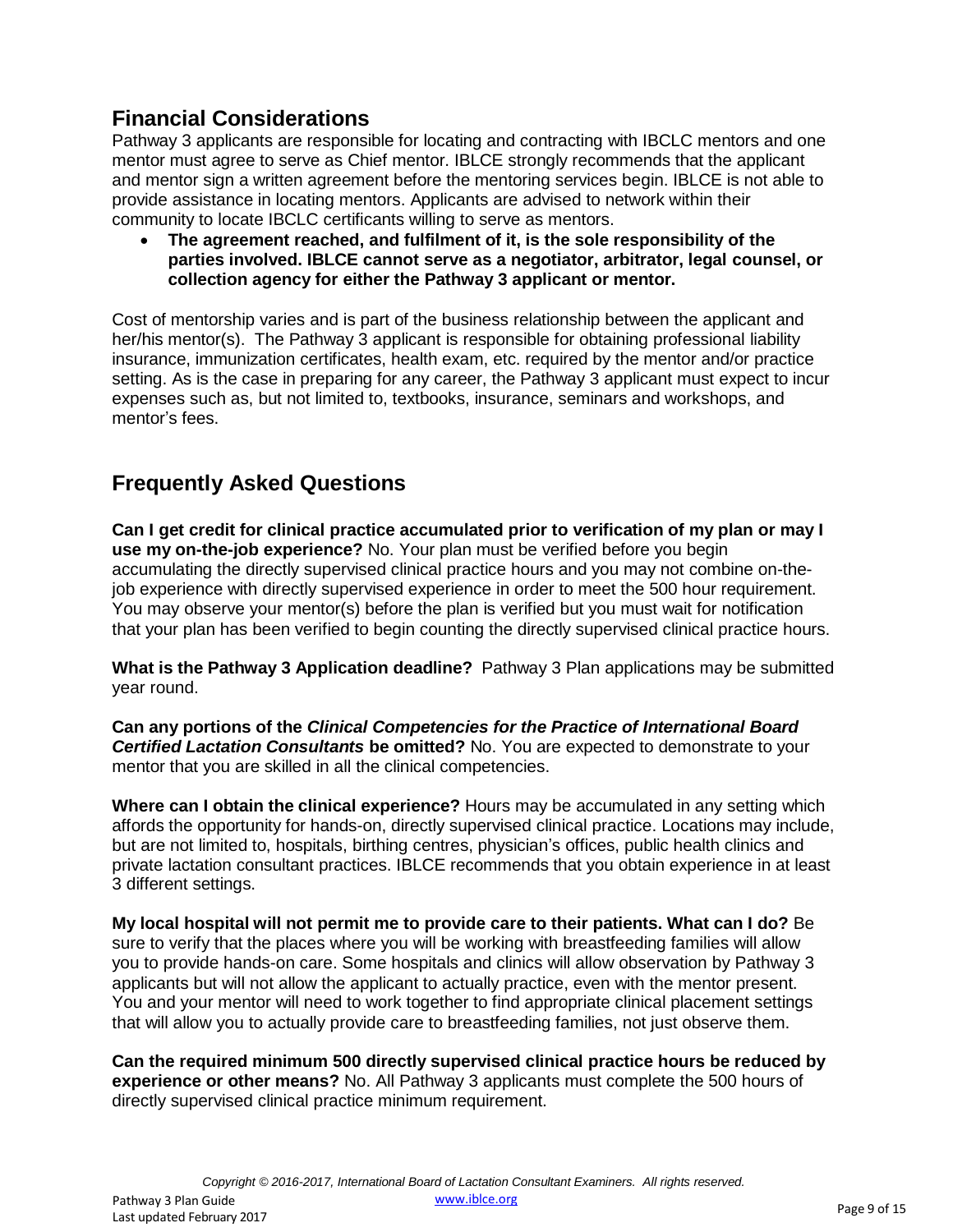**Can the hours I spend observing IBCLC certificants at work be counted?** No. You may count only those hours that you have spent actually providing lactation care under the direct supervision of your mentor(s).

**Am I required to be a nurse of other health professional to qualify under Pathway 3?** No. Individuals from a broad variety of backgrounds may qualify through Pathway 3.

**My mentor works in a retail store which sells and rents breast pumps. May I count the practice hours I obtain while helping customers?** No. Hours helping clients choose which products to purchase or rent cannot be used toward meeting the Pathway 3 requirements.

**Can Pathway 3 be undertaken by anyone, anywhere in the world?** Yes, with limitations. Certain local or regional laws and regulations may require that Pathway 3 applicants meet other requirements besides those listed in this guide. IBLCE office staff can provide you with more information about such additional requirements. Use the form found on the Contact IBLCE page on the IBLCE website to reach the IBLCE office that serves your country of residence.

**Can an IBCLC who has not recertified at least one time be my mentor?** Yes. IBLCE previously required that Pathway 3 mentors be recertified at least one time before they could become a mentor, but this was changed October 2014. All Pathway 3 mentors must be currently certified IBCLCs.

**Can additional mentors be added to my Pathway 3 Plan?** Yes. Once your Pathway 3 Plan is approved, it is possible to add additional mentors *Mentor Agreement Form* from your new mentor(s).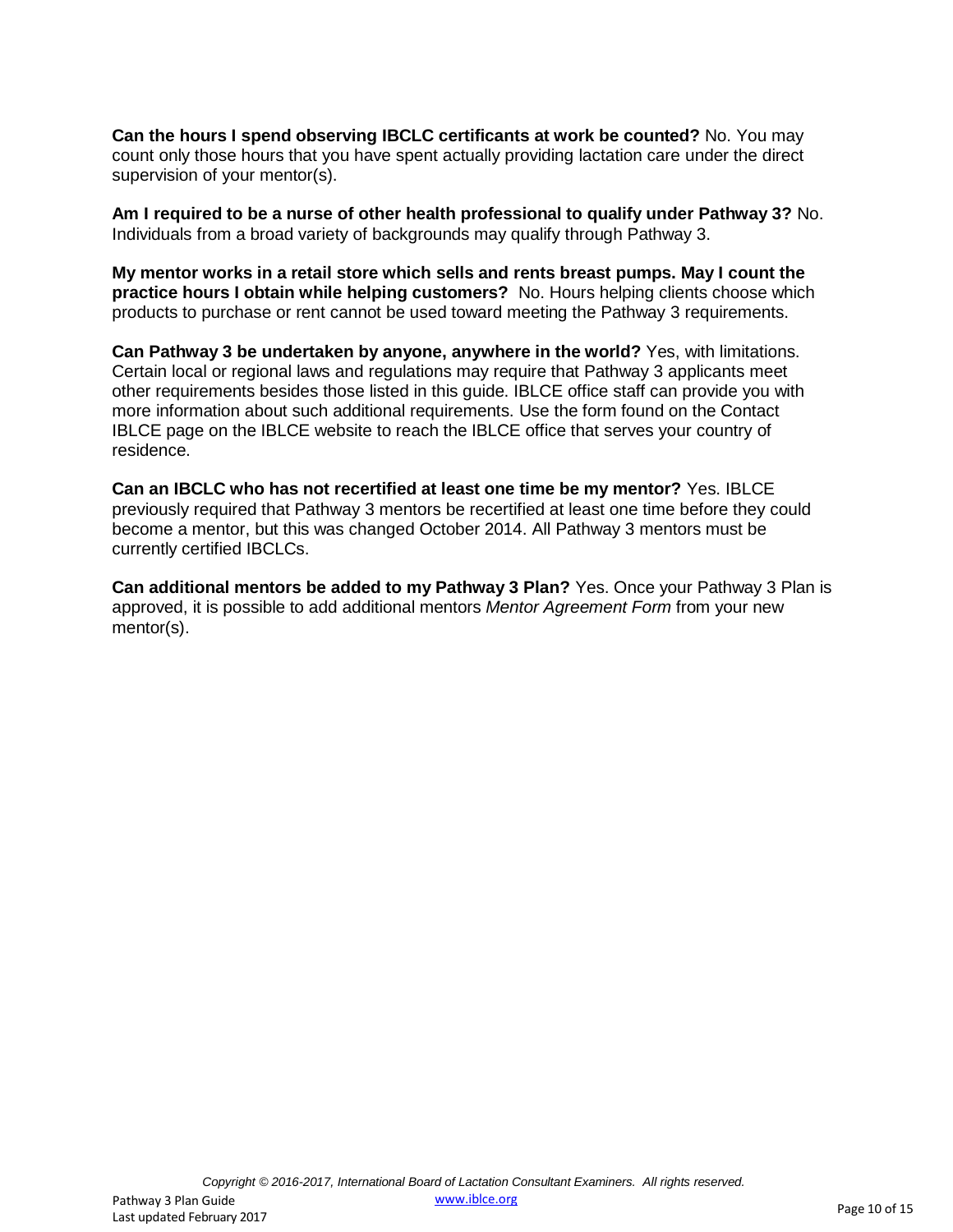#### **Pathway 3 Mentor Agreement Form Please print neatly.**

All mentors must complete a Pathway 3 Mentor Agreement Form and return the completed form to the Pathway 3 applicant.

| Pathway 3 Applicant's Name that the control of the control of the control of the control of the control of the                                                                        |                                                                                                                                                                                        |
|---------------------------------------------------------------------------------------------------------------------------------------------------------------------------------------|----------------------------------------------------------------------------------------------------------------------------------------------------------------------------------------|
|                                                                                                                                                                                       |                                                                                                                                                                                        |
| <b>Mentor Information</b>                                                                                                                                                             |                                                                                                                                                                                        |
|                                                                                                                                                                                       |                                                                                                                                                                                        |
|                                                                                                                                                                                       |                                                                                                                                                                                        |
|                                                                                                                                                                                       |                                                                                                                                                                                        |
|                                                                                                                                                                                       | Postal Code____________________________Country__________________________________                                                                                                       |
|                                                                                                                                                                                       | Work Phone___________________________________Home Phone_________________________                                                                                                       |
|                                                                                                                                                                                       |                                                                                                                                                                                        |
| IBCLC ID #_________________________                                                                                                                                                   |                                                                                                                                                                                        |
|                                                                                                                                                                                       |                                                                                                                                                                                        |
| Will you be serving as the Chief Mentor? (Circle one.) Yes No                                                                                                                         |                                                                                                                                                                                        |
| <b>Signed Statement</b><br>supervision for the above named Pathway 3 Plan applicant.                                                                                                  | I hereby certify that I am an International Board Certified Lactation Consultant (IBCLC)<br>in good standing and I accept responsibility for providing clinical instruction and direct |
|                                                                                                                                                                                       |                                                                                                                                                                                        |
|                                                                                                                                                                                       |                                                                                                                                                                                        |
| $\mathcal{L}$ and $\mathcal{L}$ are the set of $\mathcal{L}$ and $\mathcal{L}$ are the set of $\mathcal{L}$ . The set of $\mathcal{L}$ and $\mathcal{L}$ are the set of $\mathcal{L}$ |                                                                                                                                                                                        |

#### **Please return this completed form to the Pathway 3 Plan applicant.**

**Applicant, please retain the completed form for your records and to fulfil audit requirements.**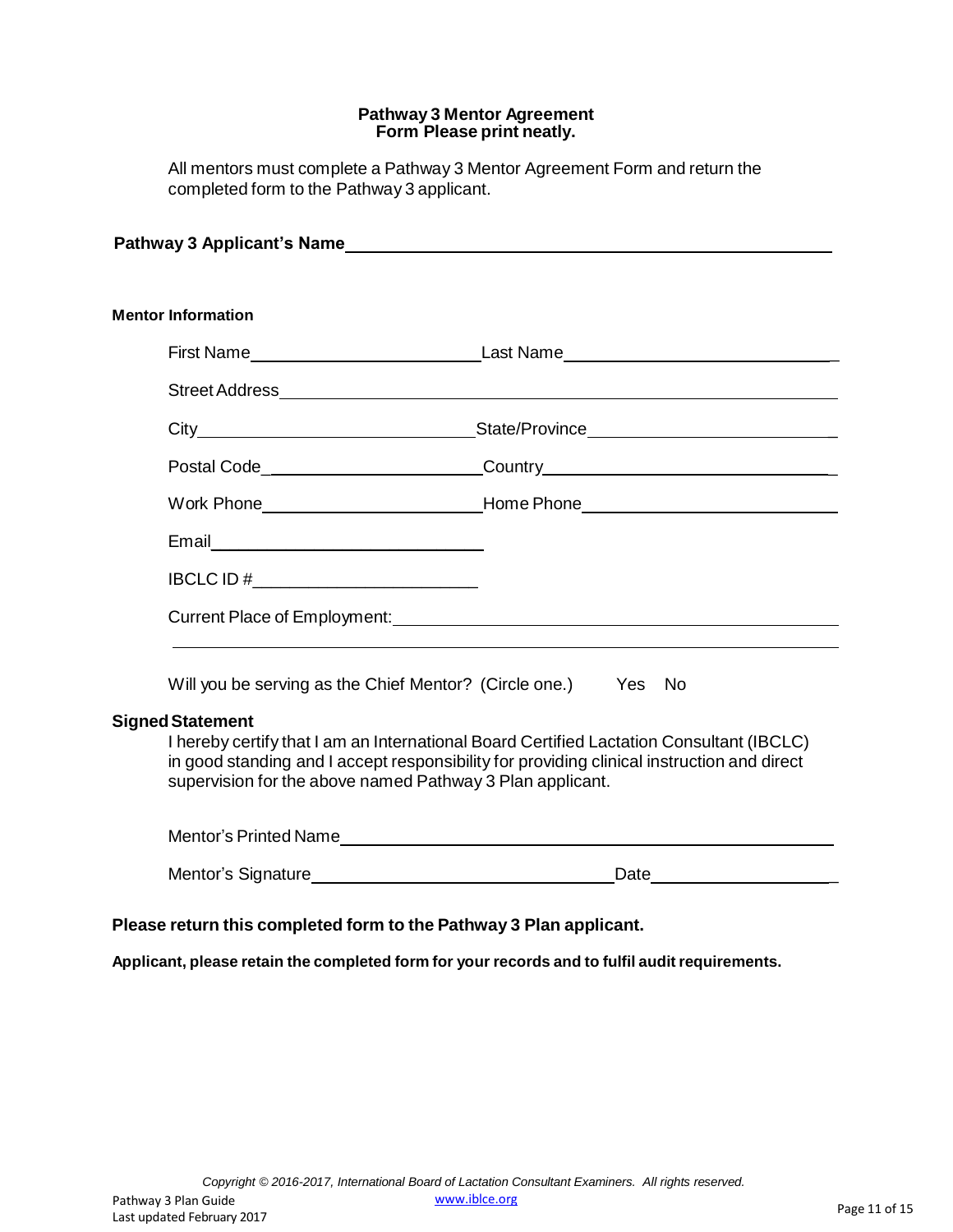## **Report of Pathway 3 Clinical Practice Hours**

*Please retain for your records and forfulfilling audit requirements.*

Please keep careful records. When applying for the IBLCE exam, your application may be randomly chosen for audit. *If your exam application is audited, you will be required to submit this document, along with other records.* Applicants who fail to comply with the terms of the audit will not be allowed to take the exam and will forfeit a non-refundable portion of the exam fee.

| Pathway 3 Applicant's Name_ | <b>IBCLC ID</b> |  |
|-----------------------------|-----------------|--|
|                             |                 |  |

Chief Mentor's Name

A minimum of 500 directly supervised clinical practice hours must be documented on this report. Your mentors must verify completion of the clinical practice hours they directly supervised. Please complete the table below and then obtain your mentor's signature and date in the appropriate box.

| <b>Mentor's Name</b> | <b>Number of</b><br><b>Directly</b><br>Supervised<br><b>Clinical Practice</b><br><b>Hours</b> | <b>Mentor's Signature &amp; Date</b> |
|----------------------|-----------------------------------------------------------------------------------------------|--------------------------------------|
|                      |                                                                                               |                                      |
|                      |                                                                                               |                                      |
|                      |                                                                                               |                                      |
|                      |                                                                                               |                                      |
|                      |                                                                                               |                                      |

**Grand Total of Directly Supervised Clinical Practice Hours**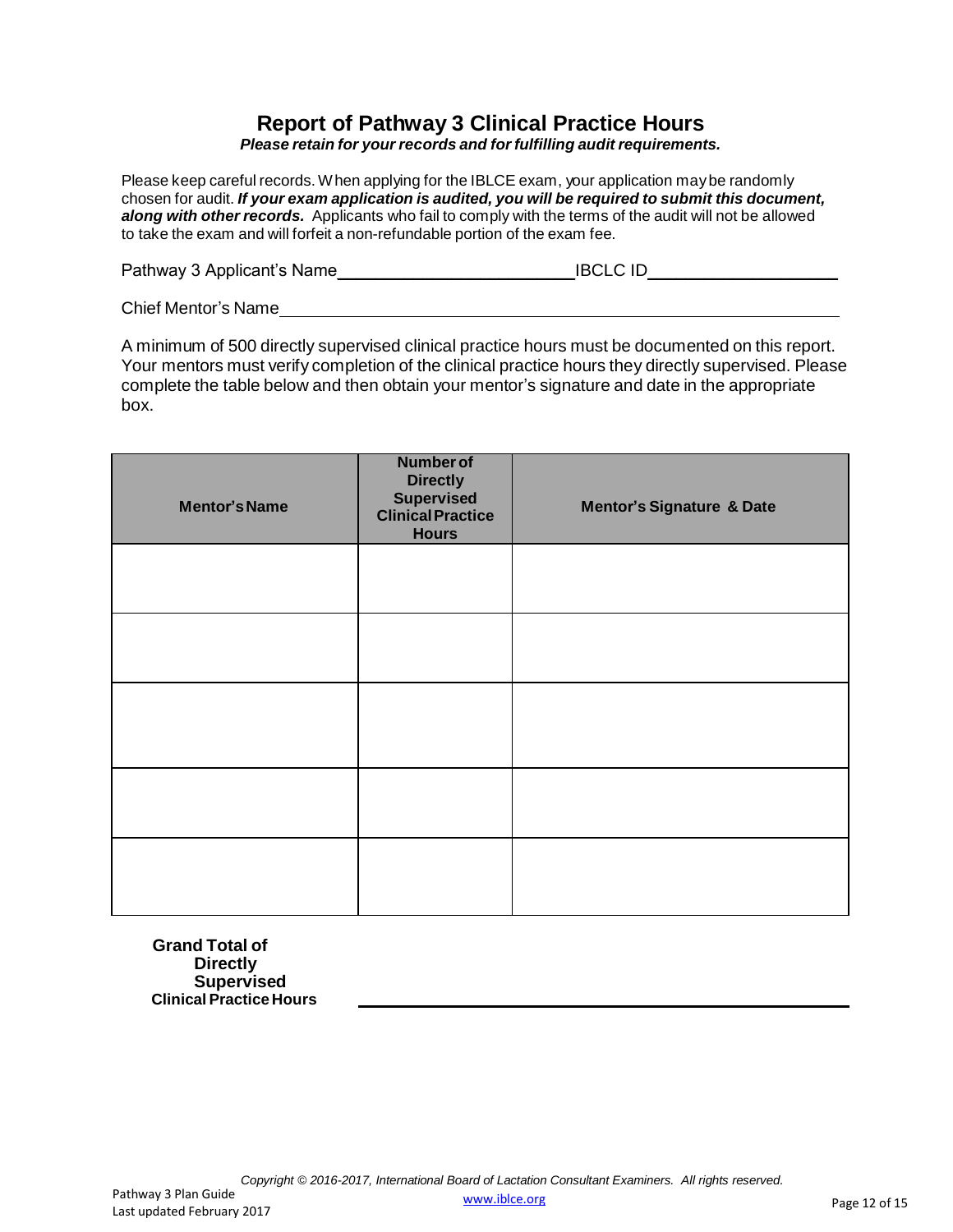## **Pathway 3 Time Sheet**

Make as many copies of this sheet as you need. Use the sheet to record your directly supervised lactation specific clinical practice hours. These records will be used to complete the Report of Pathway 3 Clinical Practice Hours. Retain the time sheets for your records; IBLCE may request that you submit them as verification of the hours you reported.

Pathway 3 Applicant's Name \_\_\_\_\_\_\_\_\_\_\_\_\_IBCLC ID\_\_\_\_\_\_\_\_\_\_\_\_\_\_

Chief Mentor's Name **And The Chief Mentor's Name** 

| <b>Date</b> | <b>Brief Description of Daily Clinical Practice</b> | <b>Start Time</b> | <b>End Time</b> |
|-------------|-----------------------------------------------------|-------------------|-----------------|
|             |                                                     |                   |                 |
|             |                                                     |                   |                 |
|             |                                                     |                   |                 |
|             |                                                     |                   |                 |
|             |                                                     |                   |                 |
|             |                                                     |                   |                 |
|             |                                                     |                   |                 |
|             |                                                     |                   |                 |
|             |                                                     |                   |                 |
|             |                                                     |                   |                 |
|             |                                                     |                   |                 |
|             |                                                     |                   |                 |
|             |                                                     |                   |                 |
|             |                                                     |                   |                 |
|             |                                                     |                   |                 |
|             |                                                     |                   |                 |
|             |                                                     |                   |                 |
|             |                                                     |                   |                 |
|             |                                                     |                   |                 |
|             |                                                     |                   |                 |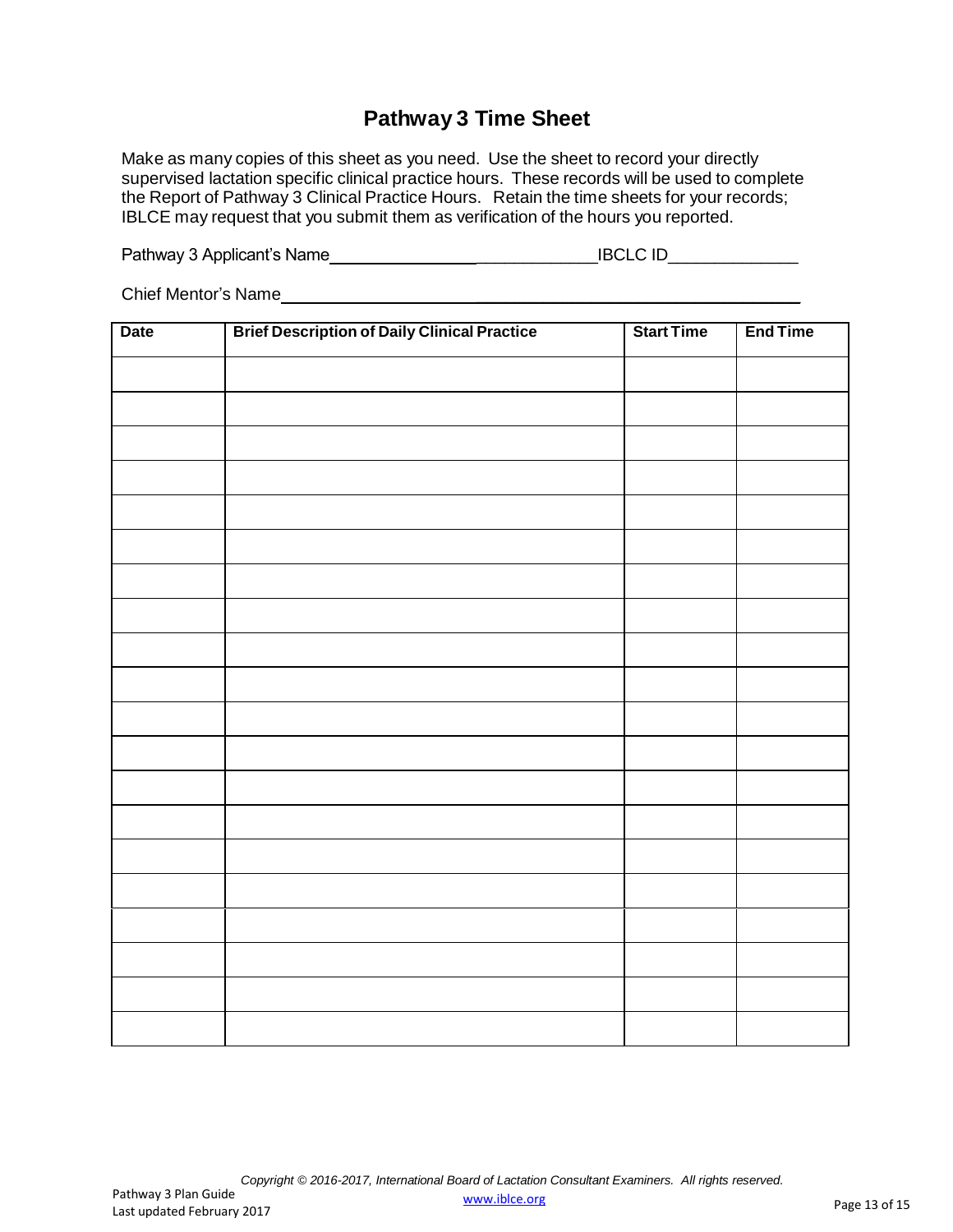

*Application for CERPs Award to Pathway 3 Mentors*

| <b>SECTION 1: CHIEF MENTOR IDENTIFICATION DETAILS:</b>                                     |                                  | <b>IBCLC ID:</b> |                                   |                                                     |
|--------------------------------------------------------------------------------------------|----------------------------------|------------------|-----------------------------------|-----------------------------------------------------|
|                                                                                            |                                  |                  |                                   |                                                     |
|                                                                                            |                                  |                  |                                   |                                                     |
|                                                                                            |                                  |                  |                                   |                                                     |
|                                                                                            |                                  |                  |                                   |                                                     |
| <b>SECTION 2: MENTOR RECORD:</b> Please provide the requested information for each mentor. |                                  |                  |                                   |                                                     |
| <b>Name of Mentors</b>                                                                     | <b>IBLCE ID</b><br><b>Number</b> |                  | $%$ of time<br>spent<br>mentoring | <b>L-CERPS</b><br>Awarded<br>For office use<br>only |
|                                                                                            |                                  |                  |                                   |                                                     |
|                                                                                            |                                  |                  |                                   |                                                     |
|                                                                                            |                                  |                  |                                   |                                                     |

**SECTION 4: TERMS & CONDITIONS:**

**may be used to document CERPs reported for recertification purposes.**

Please read the following statements and then sign and date the application form. Failure to sign and date the form will delay the review.

I understand that as the Chief Mentor, I am responsible for informing all mentors of the CERPs awarded; furthermore I agree that CERPs will only be awarded to mentors of verified pathway 3 applicants or mentors. I verify that the *information provided is truthful and can be confirmed by time logs of the mentors' activities.*

**IBLCE will review and award CERPs on the basis of the information provided. The number of CERPs awarded will be entered and a scanned copyof the completed form will be emailed to the Chief Mentor. It is the Chief Mentor's responsibility to distribute copies of the CERPs award notification to all other mentors listed on the form. This copyof the form with the number of CERPs awarded will serve as the certificate of completion and**

**Signature:**

**Date:** 

**Print Name**